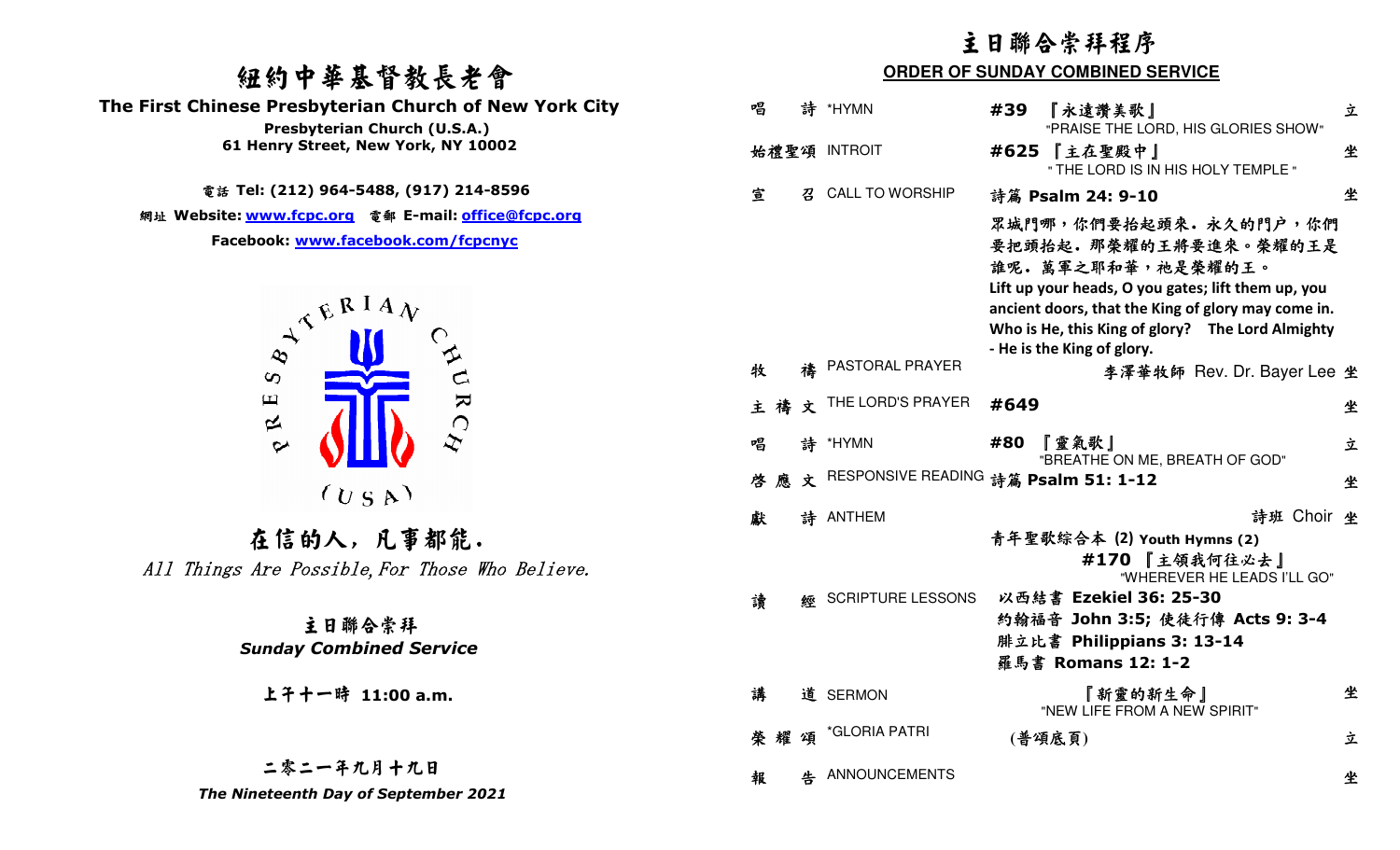| 奉  |   | 獻 OFFERING                   |      | 請於崇拜後,投入奉獻箱内<br>Please drop in the Offering Box after Service. | 坐 |
|----|---|------------------------------|------|----------------------------------------------------------------|---|
|    |   | 獻禮文 *OFFERTORY RESPONSE #644 |      |                                                                | 立 |
| 祝  |   | 福 *BENEDICTION               |      | 李澤華牧師 Rev. Dr. Bayer Lee 立                                     |   |
| শি |   | 頌 *AMEN                      | #675 |                                                                | 立 |
| 唱  | 詩 | *HYMN                        | #560 | 『生命如光歌』<br>"GOD MAKE MY LIFE A LITTLE LIGHT"                   | 立 |
|    |   | *please stand                |      |                                                                |   |

# 啟應文: 詩篇 **51: 1-12**

- 
- 主席啟:上帝啊,求祢按祢的慈愛憐恤我,按祢豐盛的慈悲塗抹我的過犯!<br>會眾應:求祢將我的罪孽洗除淨盡,並潔除我的調!<br>徹底:因為我知道我的過犯,我的罪常在我面前.<br>膨白、因為我知道我的過犯,我的罪常在我面前.<br>應:我向祢犯罪,惟獨得罪了祢,在祢眼前行了這惡,以致祢責備我<br>應:我向祢犯罪,惟獨得罪了祢,在祢眼前行了這惡,以致祢責備我<br>應:我,所喜愛的是內裏誠實;祢在我隱密處必使我得智慧.<br>膨,欲所喜愛的是內裏誠實;祢在我隱密處必使我得智慧.<br>
	-
	-
	-
	-
	-
	-
	-
	-

### **Responsive Reading: Psalm 51: 1-12**

- 1 Have mercy on me, O God, according to your unfailing love; according to your great compassion blot out my transgressions.
	- 2 Wash away all my iniquity and cleanse me from my sin.
	- 3 For I know my transgressions, and my sin is always before me.
	- 4 Against you, you only, have I sinned and done what is evil in your sight, so that you are proved right when you speak and justified when you judge.
	- 5 Surely I was sinful at birth, sinful from the time my mother conceived me.
	- 6 Surely you desire truth in the inner parts, you teach me wisdom in the inmost place.
- 7 Cleanse me with hyssop, and I will be clean; wash me, and I will be whiter than snow.
- 8 Let me hear joy and gladness; let the bones you have crushed rejoice.
- 9 Hide your face from my sins and blot out all my iniquity.
- 10 Create in me a pure heart, O God, and renew a steadfast spirit within me.
- 11 Do not cast me from your presence or take your Holy Spirit from me.
- 12 Restore to me the joy of your salvation and grant me a willing spirit, to sustain me.

# 代禱事項

- 
- 
- 
- 1.為本堂各同工、全體長老、執事、董事及領袖們在教會中事奉的心志禱告。<br>2.為祈禱會禱告。求聖靈感動更多弟兄姊妹同心合意為教會守望。<br>3.為紐約市華埠社區禱告。願本堂藉著崇拜、關懷、社區服務、網絡福音廣播<br>節目廣傳福音。<br>第五節分別,兄姊妹禱告。求主醫治,使他們早日康復:<br>第五節度和心靈軟弱的弟兄姊妹禱告。求主醫治,使他們早日康復:<br>吳秀琼女士、大伍新蘭女士、陳玉金女士、張淑德女士、劉浪波夫人、<br>原伍愛娣女士、黃德夫人、王金鐲先生。<br>5.
- 
- 

## 報告事項

### **1.** 歡迎首次參加主日崇拜之新朋友**,**盼望你能繼續參加聚會**,**散會後請留下姓名**,**  通訊處及電話與司事**,**以便教會與你聯絡。

 *We extend our welcome to those who are worshipping with us for the first time today. Please leave your name, address and phone number with the ushers so that we can contact you in the future. We hope to see you again.*

- **2.** 祈禱會**:** 逢禮拜四下午二時在本堂舉行**,**歡迎各兄姊屆時參加。
- **3.** 伉儷團契例會預告: 十月十日主日崇拜後在二樓恢復舉行,請各團友屆時參加。
- **4.** 婦女部例會預告: 十月十七日主日崇拜後在二樓恢復舉行,請各姊妹屆時參加。
- **5.** 中年團契例會預告: 十月廿四日主日崇拜後在二樓恢復舉行,請各團友屆時參加。
- **6.** 各兄姊於教會辦公時間內每日上午九時至下午五時可用本堂電話 **(212) 964-5488** 或手提電話 **(917) 214-8596** 聯絡各同工。
- **7.** 本堂在網址 **www.fcpc.org** 上載主日週刊,講道,請瀏覽及收聽。